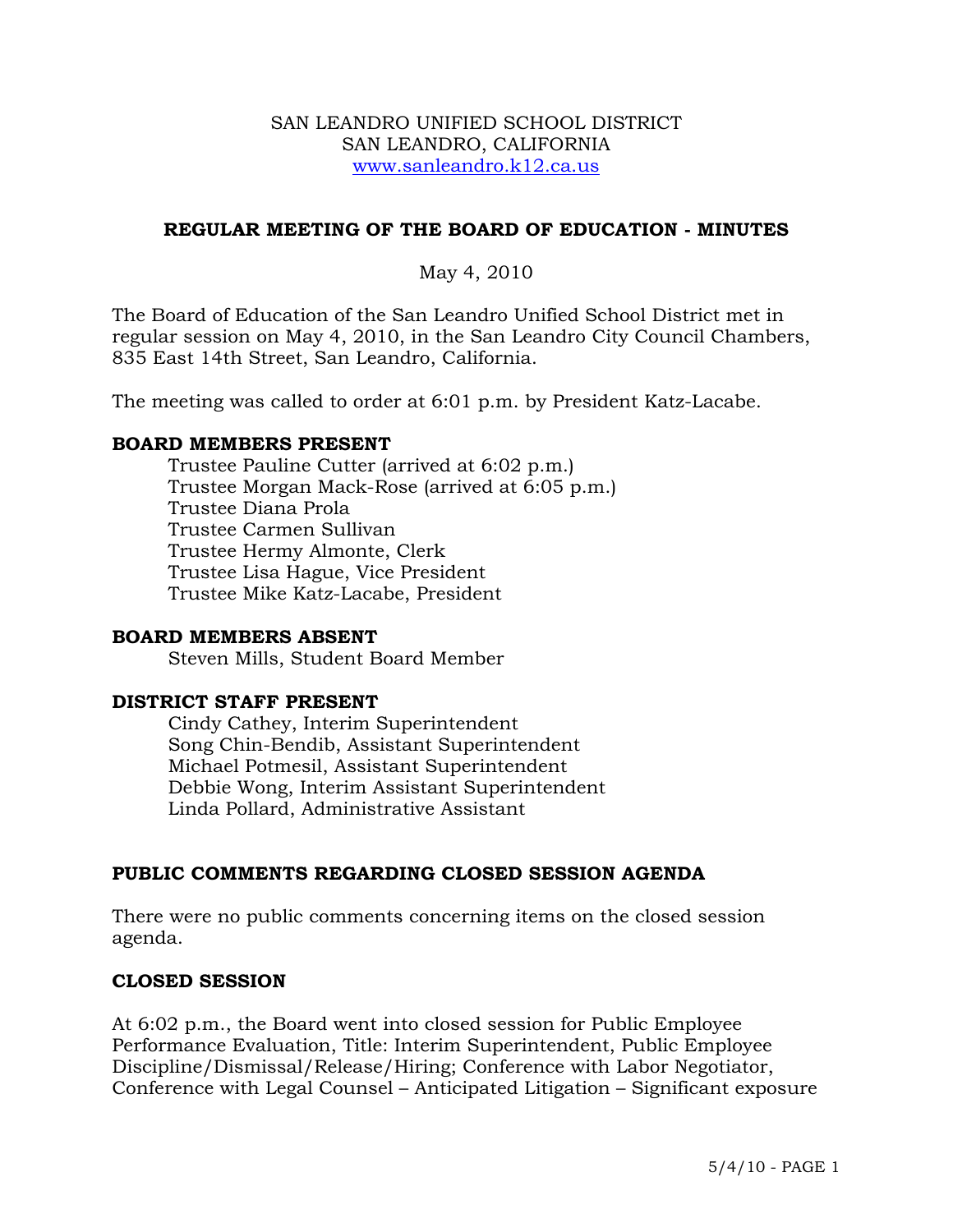to litigation, Conference with Real Property Negotiator – Property(ies), Conference with Legal Counsel – Existing Litigation, and Tort Claims pursuant to Education Code Sections 54957, 54957.6, 54956.9(b), 54956.8, 54956.9, and 54956. The closed session was adjourned at 7:02 p.m.

The Board returned to open session at 7:09 p.m. with the Pledge of Allegiance to the Flag. President Katz-Lacabe said the Board had been in closed session where no action was taken.

# **APPROVAL OF AGENDA**

On a motion made by Trustee Prola and seconded by Trustee Mack-Rose, the Board approved the agenda for the regular meeting of May 4, 2010, by a 7-0 vote.

## **PRESENTATIONS**

\* Washington Elementary School is seeking to expand their outdoor garden area by developing a California native garden. The project is funded through a grant from Lowe's, which will be in conjunction with the ASES enrichment program.

 Washington fifth graders Tyler King and Michael Vaughan presented their ideas about the importance of a California native garden for their school commenting that, "The garden will help the kids understand plant parts, educate them about native plants, and provide a hands-on experience." They also shared that plaques will be made to identify each plant and there will also be an outdoor seating area for observations and learning opportunities.

 Principal Tracey Lantz was also available to answer any questions about the proposed new garden. Ms. Lantz thanked Ali Chesley, the Unit Director for ASES, for being instrumental in planning this very successful project.

 Responding to Trustee Cutter's concern regarding the visibility of the garden area from the street, Principal Lantz stated that the growth of the plants would not exceed the height of the railing so that individuals would be visible waist-high.

### **CONSENT ITEMS**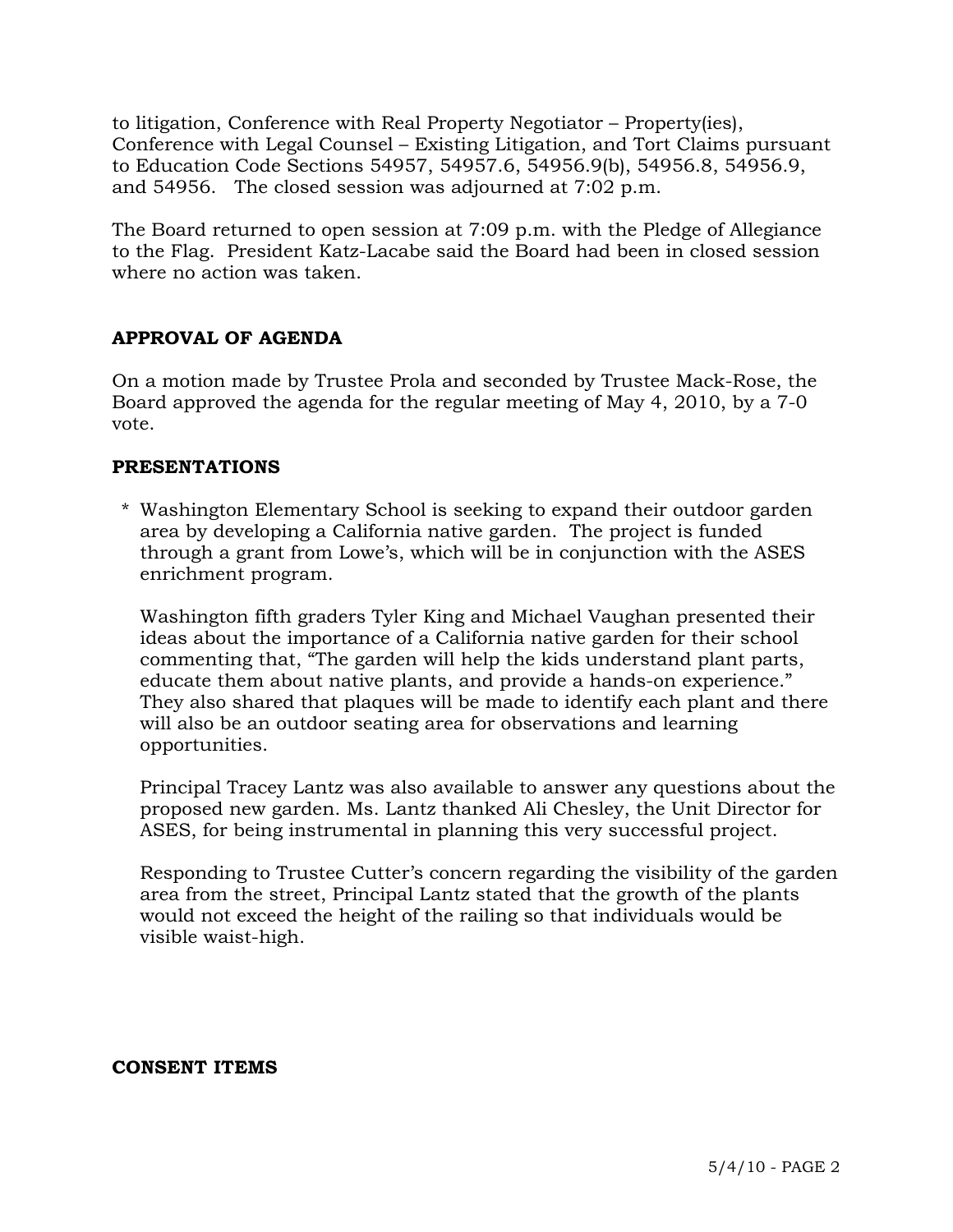### Business Operations

4.1-C California Native Garden Project at Washington Elementary School

On a motion made by Trustee Cutter and seconded by Trustee Sullivan, the Board approved the California Native Garden Project at Washington Elementary School by a 7-0 vote, with Tyler King and Michael Vaughan pushing Trustee Cutter and Trustee Mack-Rose's voting buttons, with a "yes" vote for their project.

### **PRESENTATION**

Assistant Superintendent of Business Services, Song Chin-Bendib, presented information regarding preparation of the 2010-2011 adopted budget which is to be submitted to the Alameda County Office of Education, no later than June 30, 2010. The 2010-2011 adopted budget must also include fiscal years 2011-2012 and 2012-2013 and must show that the budget is balanced for all three years.

 In the budget development process, the District must address the 2011- 2012 shortfall of up to \$1.6M for fiscal 2011-2012. Additional potential reductions will be needed for 2012-2013.

 Song Chin-Bendib, presented the Board with a comprehensive list of programs and services generated through a community input process. This list identified programs that have already been cut or reduced and programs that have not yet been affected by the cuts. The Board was asked to use this list to identify the additional required reductions. Song Chin-Bendib also reviewed the budget development timeline.

 Following the presentation, Board members asked clarifying questions and reviewed the information on the budget reduction worksheet. It was suggested that only the things that the Board has direct control of appear on the worksheet, and items that are restricted, negotiated, linked to grants or mandated not appear on the spread sheet.

 At the suggestion of Assistant Superintendent Chin-Bendib, Board Finance Committee Chair Mack-Rose asked that the Board send or email their list of cuts/reductions they would make to reach the additional \$1.6 cuts for 2010-2012 plus an additional \$450,000 for 2012-2013 to her no later than May 14.

### **PUBLIC TESTIMONY ON NON-AGENDA ITEMS**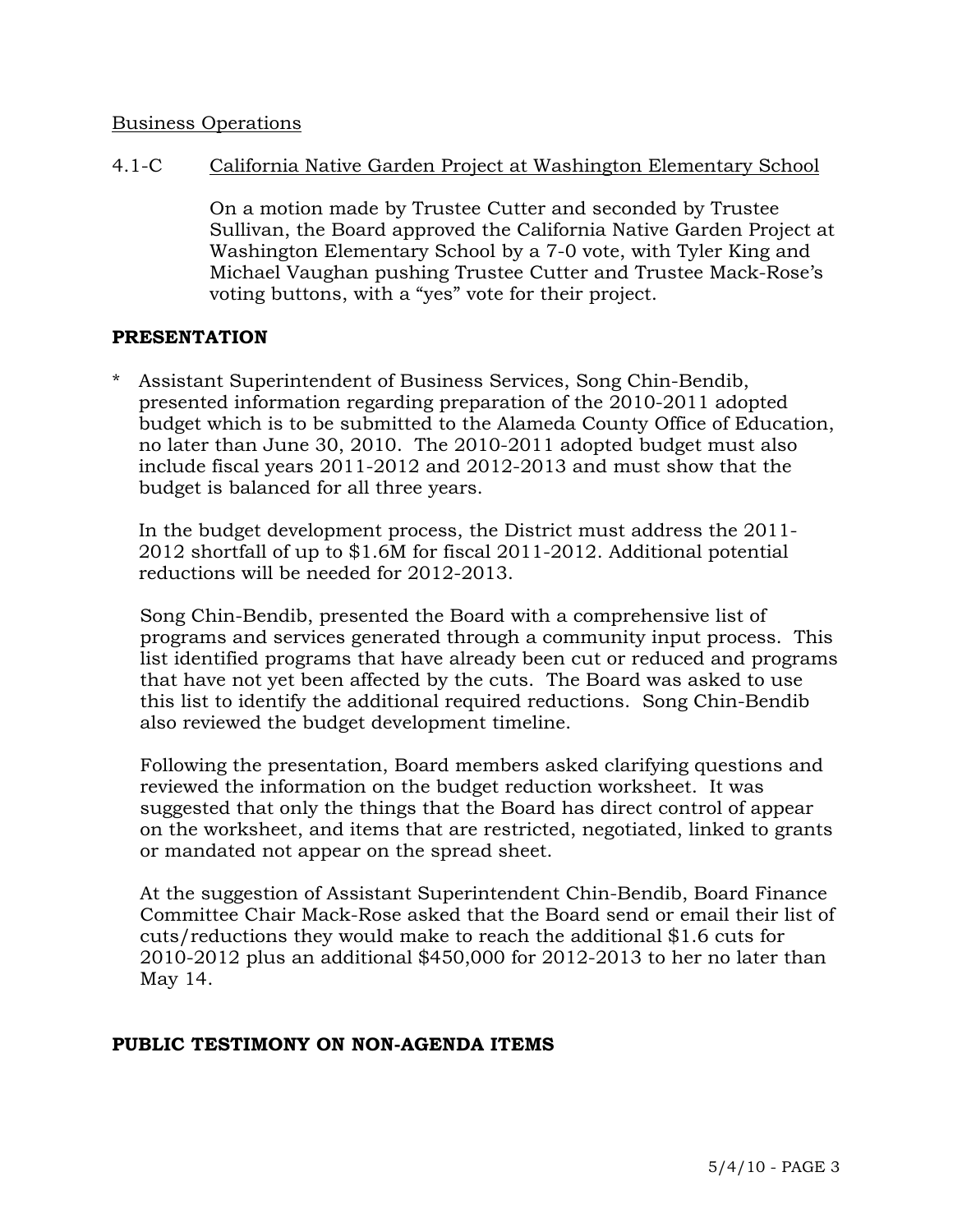- Carol Delton, on behalf of the San Leandro's Teacher Association on budget and finance issues, encouraged the Board to look at all possibilities such as, small and non-personnel items, Tier III funds, allocating anticipated monies received after June 30 for future deficits, and allocating categorical funds to maintain more programs.
- Jon Duarte addressed the Board in support of Wilson Elementary School Principal Julio Hernandez stating that, "Mr. Hernandez was a great principal and has done a lot for the students at Wilson."

## **REPORTS**

- 1) Correspondence Clerk Almonte reported receipt of the following emails from April 20-April 30, 2010: From Stephen Cassidy regarding "Education Article of Interest" and "Together, Let's Make Sure the City Funds its Share of the School Crossing Guards Program Next Year"; from Music in School Today regarding "Furutani Bill Hurts Arts Education"; from Marilyn Thirion regarding "Business Academy Needs Judges Urgently"; from Dan Martin regarding "Drakes Brewing supporting the San Leandro High School Boosters" and "Opportunity Program"; and from Sheila Jordan regarding "ACOE In Touch."
- 2) Student Board Member Report There was no report.
- 3) Union Representative Reports
	- Carol Delton, on behalf of the San Leandro Teachers' Association (SLTA), provided the following report:
		- SLTA will be sending three representatives to the National Education Association Assembly in New Orleans this July
		- A scholarship drive has been set up in memory of SLTA member Charles Kuruc
		- The District and SLTA have agreed upon a Memorandum of Understanding with the District regarding the Fred Korematsu Campus and the impact on teachers' working conditions.
		- Assistant Superintendent Mr. Potmesil met with Theo Austin Smith to discuss SLTA's document request

 Ms. Delton also noted that other school districts' post their warrants and variance reports on their website, and hoped that this type of information would become the norm for San Leandro Unified as well.

4) Interim Superintendent Report – Interim Superintendent Cindy Cathey announced the following Employees of the Year for the 2010-2011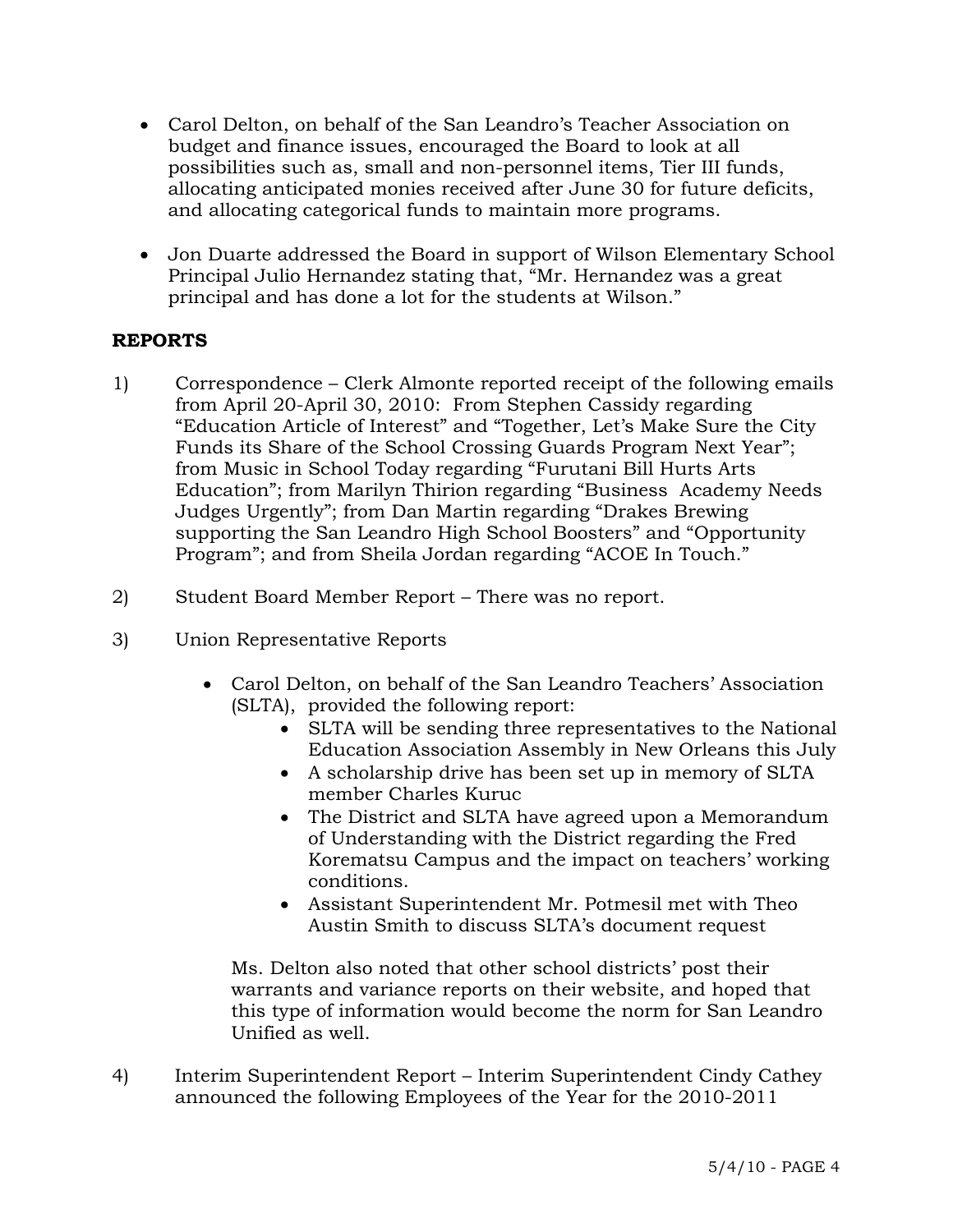school year. Honorees will be recognized at the District's Retirement/Recognition Celebration on June 10, 2010, at 2:30 p.m. at Madison Elementary School:

- Teacher: Stacy Kaplan
- Administrator: Sheila Lawrence
- Classified: Faye Gipson
	-
- Volunteer: Yvonne Nunn

The Open House schedule is as follows:

- May  $12$  Middle Schools, 6:30-8:00 p.m.
- May 13 San Leandro High School, 6:30-8:00 p.m. and Lincoln, from 5:00-6:00 p.m.
- May 27 Elementary Schools, various times (staff will provide the Board with a schedule)

Interim Superintendent Cathey also reported that Assistant Superintendent Chin-Bendib and she met with Dale Scott, the District's advisors for the QSCB, to discuss a draft proposal for a parcel tax, noting that if the District was interested in receiving more information, Mr. Scott would be happy to provide a presentation to the Board.

- 5) Board Committee Reports
	- Facilities & Technology Trustee Cutter reported that the committee met on April 23 and discussed Change Order #6 to the Jeff Luchetti Construction, Inc. contract for the San Leandro High School Fred Korematsu Campus, Notice of Completion for the Bancroft Middle School Heating & Roofing project, and five amendments to Harris & Associates Professional Services contract to add the Career Technical Education Facilities Program Building Trades & Construction (Wood Shop Program), Manufacturing & Machining (Metal Shop Program), Transportation (Auto Shop Program), Arts, Media & Entertainment (San Leandro Academy for Multimedia Program), and Marketing, Sales & Services Entrepreneurship (Business Academy Program) all of which are being brought forward for Board consideration tonight. In addition they discussed the California Native Garden Project for Washington Elementary School which was approved this evening. The committee also discussed the final signage for the San Leandro High School Fred Korematsu Campus; reporting that the family has requested that the name of the campus include Mr. Korematsu's full name (Fred T. Korematsu), so she will be pulling this item from the agenda.
	- Ad Hoc Committee for Potential Bond Committee chair Trustee Lisa Hague reported that the committee met on April 30 and discussed the election process, review of potential timeline, formation and role of a Campaign Steering Committee, role of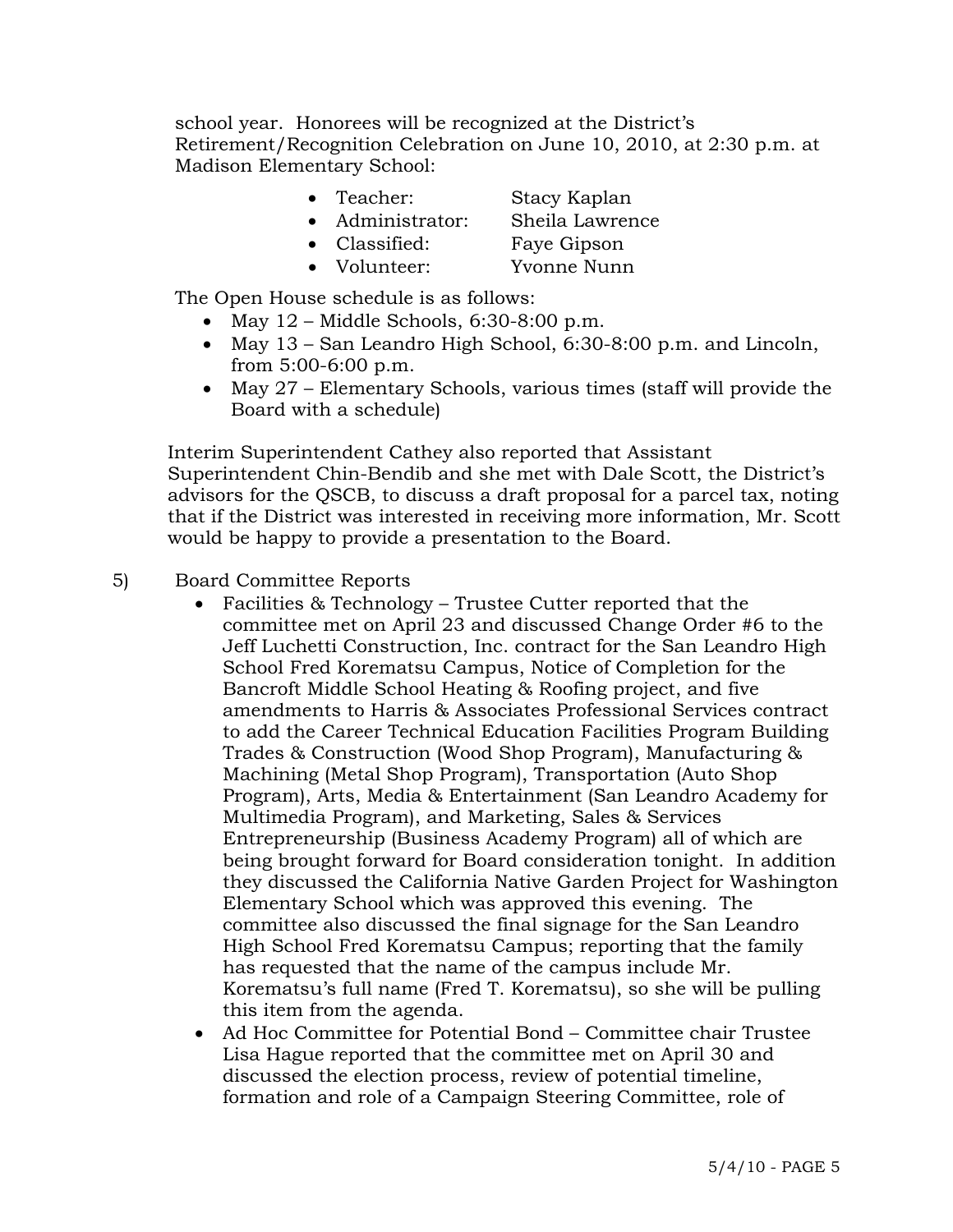- Ways of making information available and seeking input from community members
- Unfunded Measure B modernization projects
- Appointment of a Board liaison to a future Bond Political Action Committee
- Authorizing the Ad Hoc Committee to create a "common" message" to be conveyed to the public (suggested at the Sports Foundation Committee meeting).

Trustee Hague asked for and received consensus from the Board to to appoint Trustee Mack-Rose as the Board liaison to a future Bond Political Action Committee.

 Trustee Hague also asked for and received consensus from the Board to authorize the Ad Hoc Committee to create a "common message" outlining areas the Board is exploring with respect to a potential bond.

The next meeting of the Ad Hoc committee will be June 1.

 Interim Superintendent Cathey, who was also in attendance at the Sports Foundation meeting, noted that the Foundation is fully aware that pursuing a bond is a Board-driven process.

Interim Superintendent Cathey, responding to Trustee Cutter, stated that in addition to the unfunded Measure B projects, she would speak to the City Manager regarding joint use possibilities and limitations.

 Communication – Trustee Katz-Lacabe reported that the committee met on April 30 and discussed a Measure B newsletter, ceremony for San Leandro High School Fred T. Korematsu campus, San Leandro Times column, Board handbook, and community outreach and District communications.

## **CONSENT ITEMS**

Trustee Cutter pulled the following Facilities and Construction Consent Items: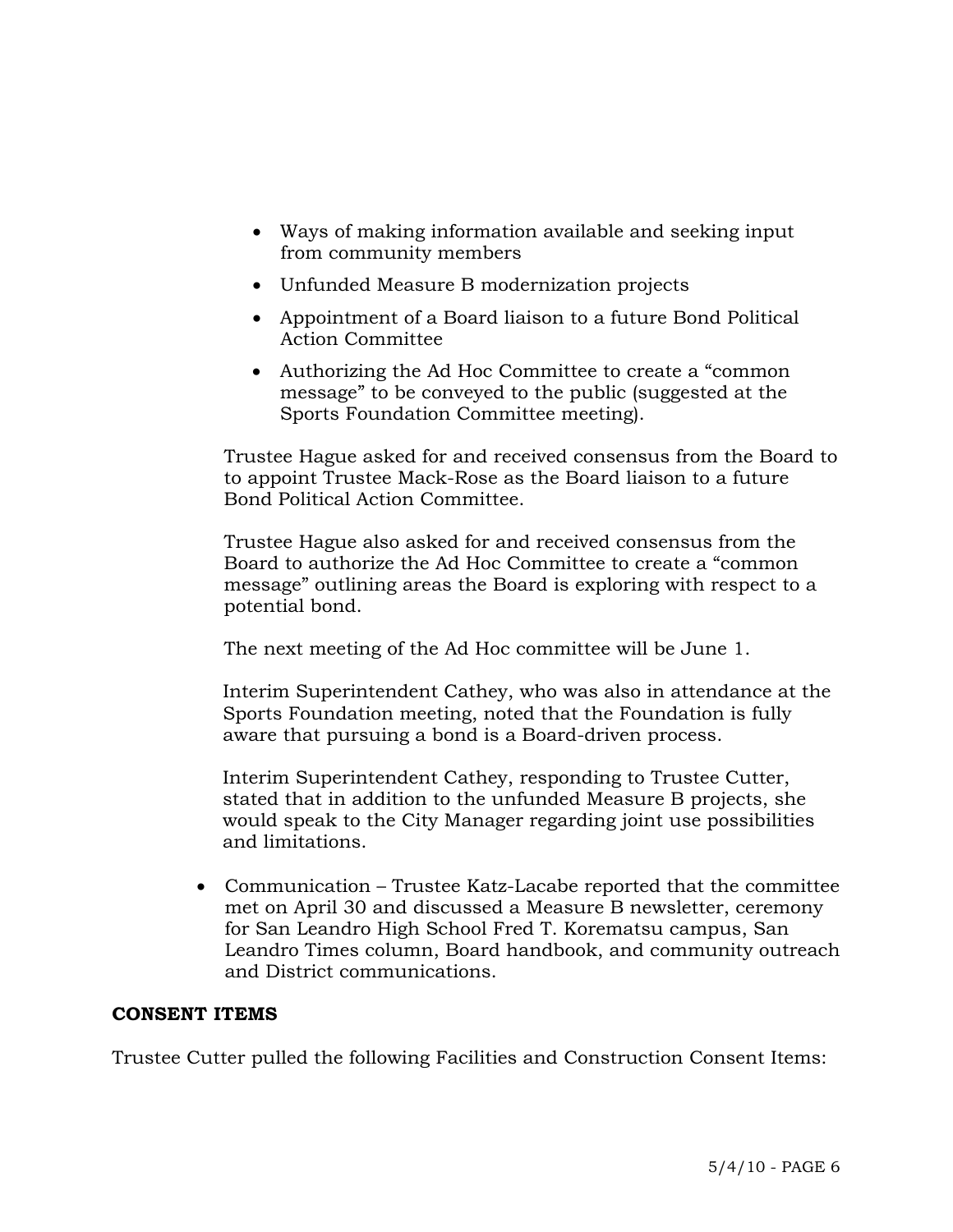- 5.1-C Change Order #06 to Jeff Lucheti Construction, Inc. Contract for the San Leandro High School Fred Korematsu Campus
- 5.8-C Classroom Building and Gymnasium Signage at the San Leandro High School Fred Korematsu Campus from the Consent Calendar

Trusted Hague requested that items 5.3-C, 5.4-C, 5.5-C, 5.6-C, and 5.7-C, Facilities and Construction amendments to the Harris & Associates Professional Services Contract, be pulled.

Trustee Katz-Lacabe requested that Human Resources Consent Item 2.1-C Acceptance of Personnel Report be pulled for a Public Comment.

## General Services

| $1.1-C$ | Approval of Board Minutes – April 13, 2010 |
|---------|--------------------------------------------|
|         |                                            |

1.2-C Approval of Board Minutes – April 20, 2010

# Educational Services

- 3.1-C Non-Public School Contracts
- 3.2-C Consultant Contract Agreement between the San Leandro Unified School District and Deborah Maynard for the 2009-2010 School Year for San Leandro High School
- 3.3 -C Consultant Contract Agreement between the San Leandro Unified School District and John Olson for the 2009-2010 School Year for San Leandro High School
- 3.4-C Addendum to the Memorandum of Understanding between San Leandro Unified School District and Destiny Arts Center for Lincoln High School for the 2009-2010 School Year

## Business Operations

4.2-C Budget Development Timeline for Fiscal Year 2010-11 Adopted Budget which Includes Fiscal Years 2011-2012 and 2012-2013

# Facilities and Construction

5.2-C Notice of Completion (NOC) for the Bancroft Middle School Heating & Roofing Project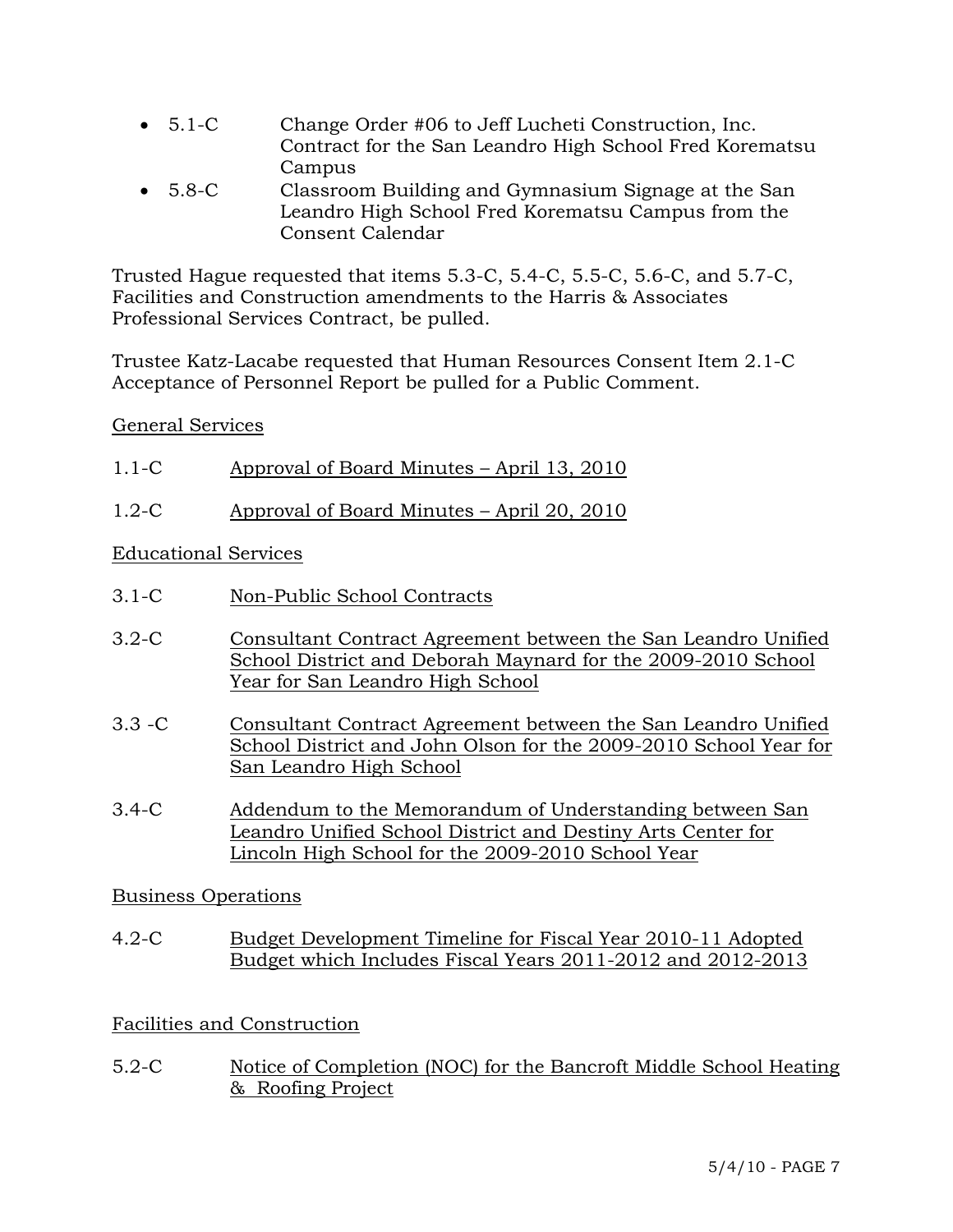On a motion made by Trustee Mack-Rose and seconded by Trustee Sullivan, the Board approved the remaining consent items by a 7-0 vote.

## Human Resources

## 2.1-C Acceptance of Personnel Report

## **PUBLIC COMMENT**

 Carol Delton, San Leandro Teachers' Association, raised a concern regarding the funding stream with Classified Position 1182, and the possible burden placed on the General Fund.

The Board suggested that a more generic position title, and the term of the position noted on the report would be helpful.

On a motion made by Trustee Mack-Rose and seconded by Trustee Prola, the Board tabled the Classified Personnel Report so that staff could review the information and provide clarification related to the title, funding source, and term of the position, by a 7-0 vote.

### Facilities and Construction

5.1-C Change Order #06 to Jeff Luchetti Construction, Inc. Contract for the San Leandro High School Fred Korematsu Campus

> With 77% completion of the San Leandro High School Fred Korematsu campus, Trustee Cutter congratulated staff on the low percentage (2.56% total contract increase) of the change orders.

> On a motion made by Trustee Cutter and seconded by Trustee Hague, the Board approved Change Order #06 to Jeff Luchetti Construction, Inc. contract for the San Leandro High School Fred Korematsu Campus, by a 7-0 vote.

Looking at the following consent items 5.3-C, 5.4-C, 5.5-C and 5.6-C, Trustee Hague noted that she had concerns with regards to the impact to instruction and teachers now that the scope of work originally scheduled to take place over this summer break, when no students were present, would be extended over a span of two summers. Staff explained that during this time, minimal impact was expected as classes would remain open, flip-flopping between the current room locations, noting that staff meets with teachers on a regular basis to keep them abreast of the progress.

5.3-C Amendment #2 to Harris & Associates Professional Services Contract to Add the Career Technical Education Facilities Program (CTEFP) Building Trades & Construction (Wood Shop Program)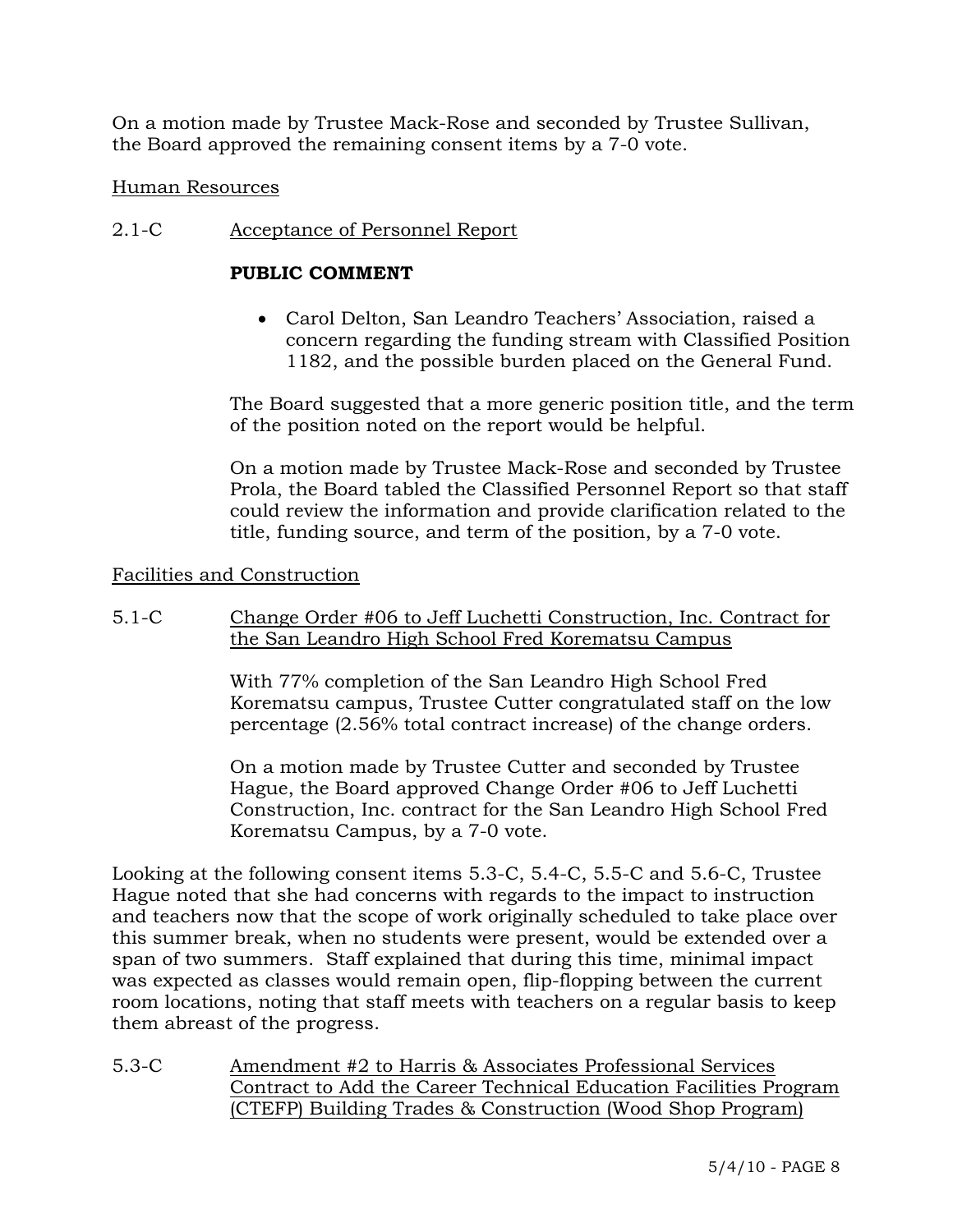| $5.4-C$   | Amendment #3 to Harris & Associates Professional Services         |
|-----------|-------------------------------------------------------------------|
|           | Contract to Add the Career Technical Education Facilities Program |
|           | (CTEFP) Manufacturing & Machining (Metal Shop Program) Project    |
|           |                                                                   |
| $5.5 - C$ | Amendment #4 to Harris & Associates Professional Services         |
|           | Contract to Add the Career Technical Education Facilities Program |
|           | (CTEFP) Transportation (Auto Shop Program) Project                |
|           |                                                                   |
| $5.6 - C$ | Amendment #5 to Harris & Associates Professional Services         |
|           | Contract to Add the Career Technical Education Facilities Program |
|           | (CTEFP) Arts, Media & Entertainment (San Leandro Academy for      |
|           | Multimedia Program) Project                                       |

Following the clarification, on a motion made by Trustee Hague and seconded by Trustee Prola, the Board approved 5.3-C, 5.4-C, 5.5-C, and 5.6-C, amendments to the Harris & Associates Professional Services contract to add the Career Technical Education Facilities Program (CTEFP) Building Trades & Construction (Wood Shop Program) Project, Facilities Program (CTEFP) Manufacturing & Machining (Metal Shop Program) Project, and Transportation (Auto Shop Program) Project, Arts, Media & Entertainment (San Leandro Academy for Multimedia Program) Project, by a 7-0 vote.

5.7-C Amendment #6 to Harris & Associates Professional Services Contract to Add the Career Technical Education Facilities Program (CTEFP) Marketing, Sales & Services Entrepreneurship (Business Academy Program) Project

> Trustee Hague raised a similar issue for the Business Academy Program Project regarding the impact of classroom availability to the students. Staff explained that it was expected that the renovation and reconfiguration of the portable classrooms for the new Business Academy would be completed this summer with classes scheduled to begin in the fall of 2010.

On a motion made by Trustee Hague and seconded by Trustee Almonte, the Board approved Amendment #6 to Harris & Associates Professional Services Contract to Add the Career Technical Education Facilities Program (CTEFP) Marketing, Sales & Services Entrepreneurship (Business Academy Program) Project by a 7-0 vote.

5.8-C Classroom Building and Gymnasium Signage at the San Leandro High School Fred Korematsu Campus

Trustee Cutter explained that Mr. Korematsu's family was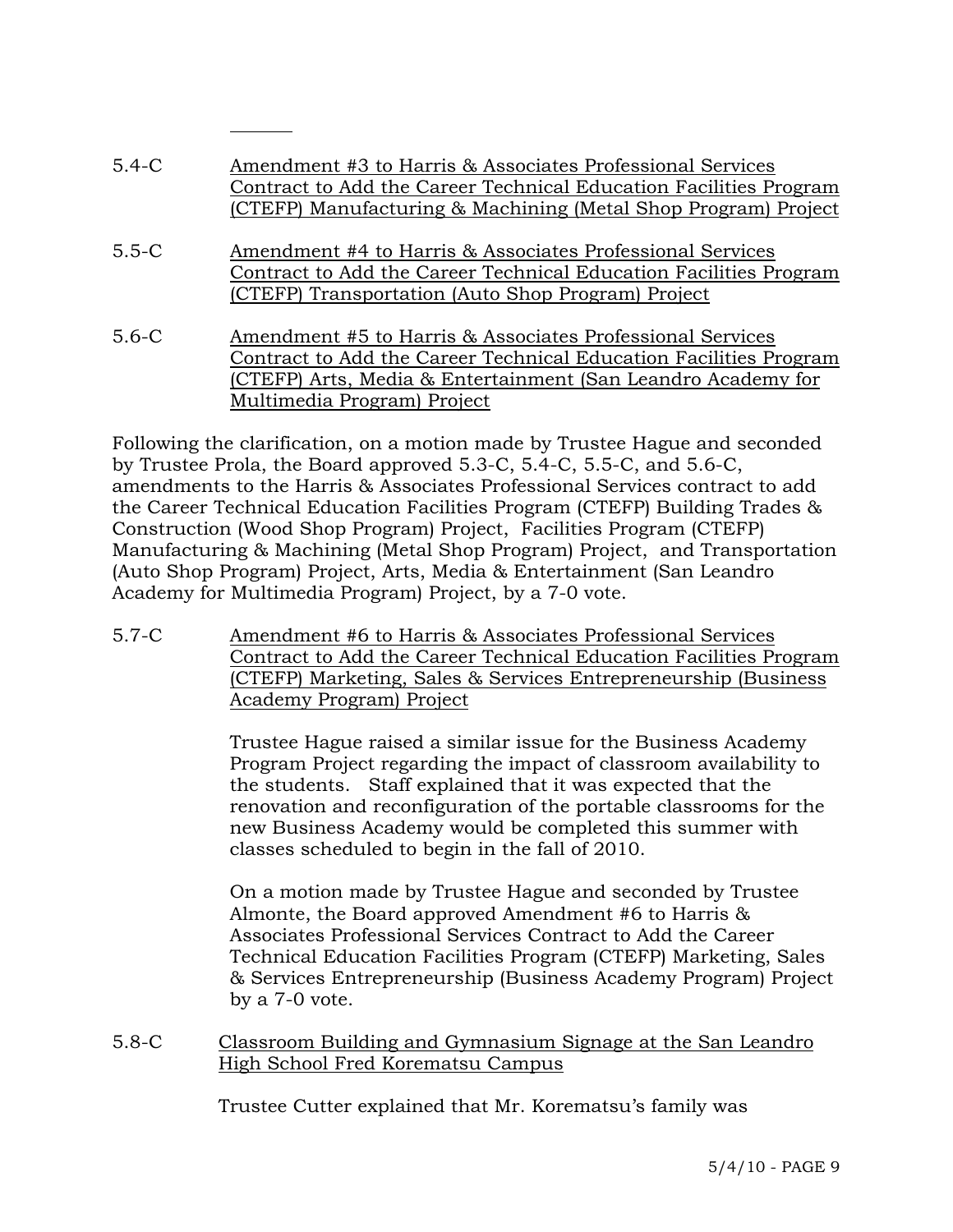requesting that the name of the campus include Fred Korematsu's full name, which is Fred T. Korematsu. Trustee Cutter asked that this item be pulled and that a special Board meeting be scheduled this week so that the Board could approve the name change.

On a motion made by Trustee Cutter and seconded by Trustee Sullivan, the Board tabled the Classroom Building and Gymnasium Signage at the San Leandro High School Fred Korematsu Campus, by a 7-0 vote.

## **ACTION ITEMS**

#### Human Resources

2.1-A Resolution #10-32 Resolution and Final Decision Not to Reemploy Certificated Employees for the 2010-2011 School Year

> Responding to Trustee Prola, Assistant Superintendent Mike Potmesil confirmed that the certificated employees listed on the resolution were either permanent or probationary, and not temporary.

> On a motion made by Trustee Prola and seconded by Trustee Almonte, the Board adopted Resolution #10-32 Resolution and Final Decision Not to Reemploy Certificated Employees for the 2010-2011 School Year, by a 7-0 vote.

2.2-A Ratification of Memorandum of Understanding between the San Leandro Unified School District and the California School Employees Association Chapter #94 and Certification of the District's Ability to Meet the Costs of Collective Bargaining Agreement

### **PUBLIC COMMENT**

 California Schools' Employee Association President Carol Alvarez commented that while the Association agreed to furlough days for the 2010-2011 school year, the Association felt that their input related to using the savings to reinstate CSEA lost positions such as the elementary library Para-educators was not regarded. Ms. Alvarez hoped that the Board would consider shifting positions, rather than creating new positions, for the new 9th grade campus, adding that the CSEA would continue to work collaboratively with the District to mitigate the negative affects on classified employees.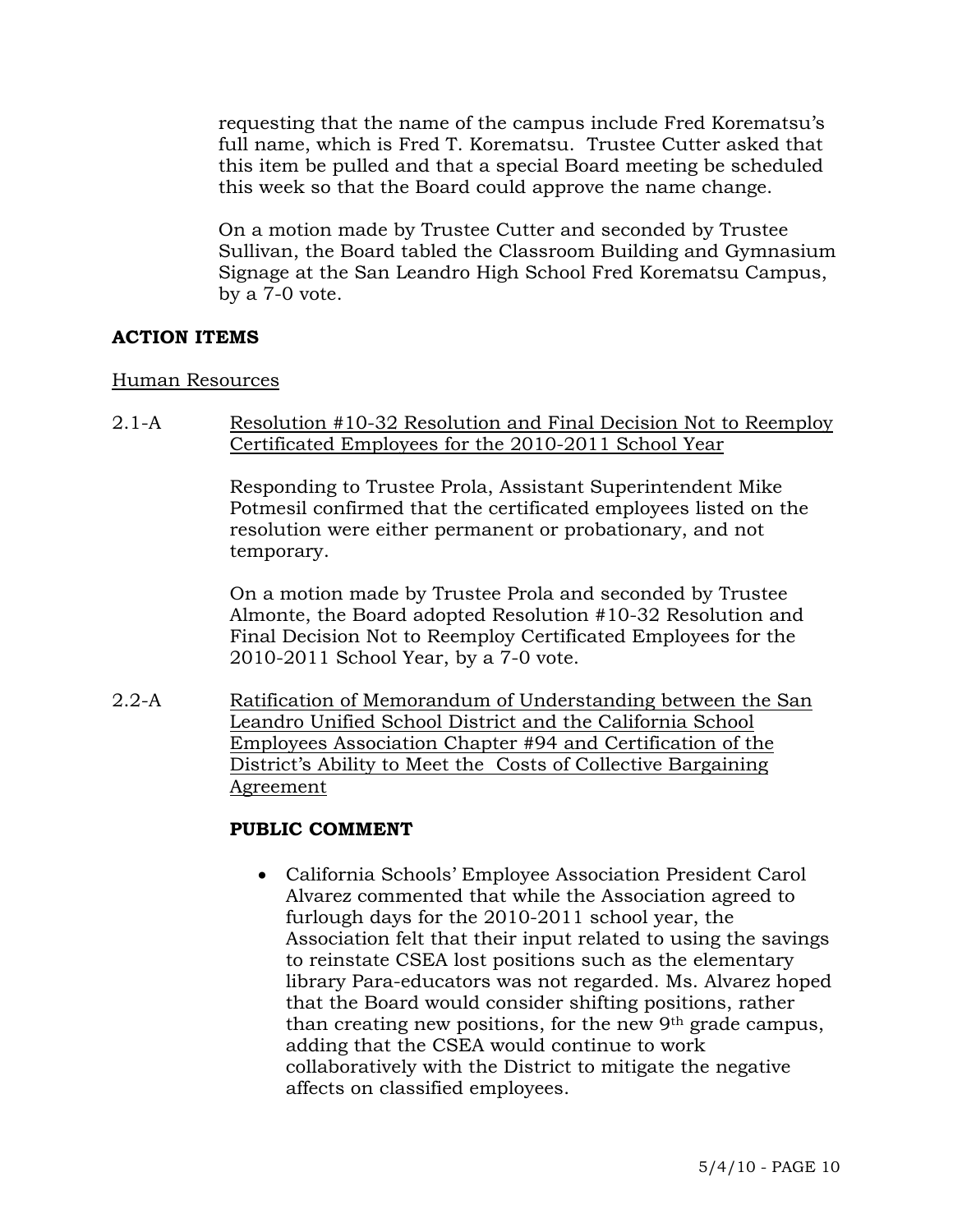The Board expressed to Ms. Alvarez that their input was appreciated and valued.

On a motion made by Trustee Cutter and seconded by Trustee Prola, the Board ratified the Memorandum of Understanding between the San Leandro Unified School District and the California School Employees Association Chapter #94 and Certification of the District's Ability to Meet the Costs of Collective Bargaining Agreement, by a 7-0 vote.

#### 2.3-A Resolution #10-37 Reduction or Elimination of Specially Funded and Generally Funded Classified Services

Trustee Prola felt that this item should be tabled because the bargaining unit was still in discussions; however, there was no second to the motion.

It was explained that classified employees who are laid off must be given written notice of not less than 45 days prior to the effective day of the layoff; however, it was noted that things could change and some of these notices could be rescinded later.

On a motion made by Trustee Mack-Rose and seconded Trustee Prola, the Board adopted Resolution #10-37 Reduction or Elimination of Specially Funded and Generally Funded Classified Service, by a 6-1 vote. Trustee Prola abstaining.

#### 2.4-A Approval of the 2010-2011 School Calendar

Staff explained that once the Board approved the school calendar, and it was ratified by the San Leandro Teachers' Association, the calendar would be distributed, and posted on the website later this week.

Trustee Katz-Lacabe felt that setting aside a week in February as Presidents' Week was not good for parents and the community, stating that he would not be supporting this proposal.

There was a brief discussion with regards to how the spring break schedule for neighboring districts compared to San Leandro Unified, which was a concern raised by Trustee Hague.

On a motion made by Trustee Sullivan and seconded by Trustee Hague, the Board approved the 2010-2011 School Calendar, by a 6-1 vote. Trustee Katz-Lacabe voting no.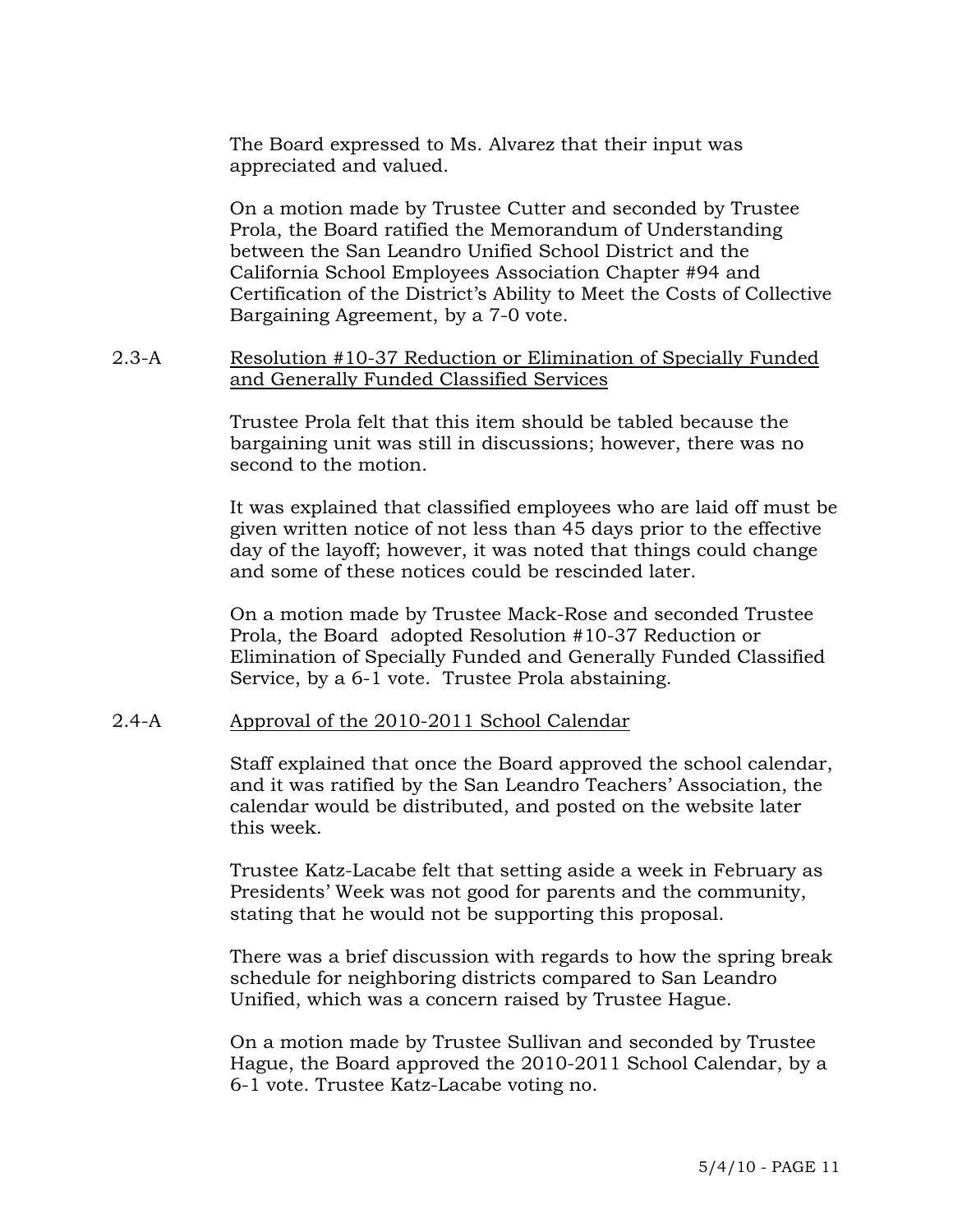2.5-A Resolution #10-34 Designating May 12, 2010, as Day of the Teacher and May 10-May 14, 2010, as Teacher Appreciation Week

> On a motion made by Trustee Hague and seconded by Trustee Sullivan, the Board adopted Resolution #10-34 Designating May 12, 2010, as Day of the Teacher and May 10-May 14, 2010, as Teacher Appreciation Week, by a 7-0 vote.

2.6-A Resolution #10-35 Designating May 12, 2010, as School Nurses Day and May 6-May 12, 2010, as National Nurses Week

> On a motion made by Trustee Sullivan and seconded by Trustee Prola, the Board adopted Resolution #10-35 Designating May 12, 2010, as School Nurses Day and May 6-May 12, 2010, as National Nurses Week, by a 7-0 vote.

## **INFORMATION ITEMS**

## Educational Services

3.1-I Williams Uniform Complaint Procedures (Including Valenzuela Settlement Requirement) Quarterly Report: January –March, 2010

> The Board received for information and reviewed the Williams Uniform Complaint Procedures (Including Valenzuela Settlement Requirement) Quarterly Report: January –March, 2010.

## Business Operations

## 4.1-I Investment Report for January 2010

The Board received for information and reviewed the Investment Report for January 2010.

### **ADDITIONAL SUGGESTIONS AND COMMENTS FROM BOARD MEMBERS**

 Trustee Hague brought to the Board's attention Senate Bill S3206, "Keep our Educators Working Act of 2010", stating that the Bill is being introduced by Senator Thomas Harkin, and is proposing allocating \$22M to states on the basis of numbers of students and percentage of populations and is intended to provide funding due to nationwide cuts.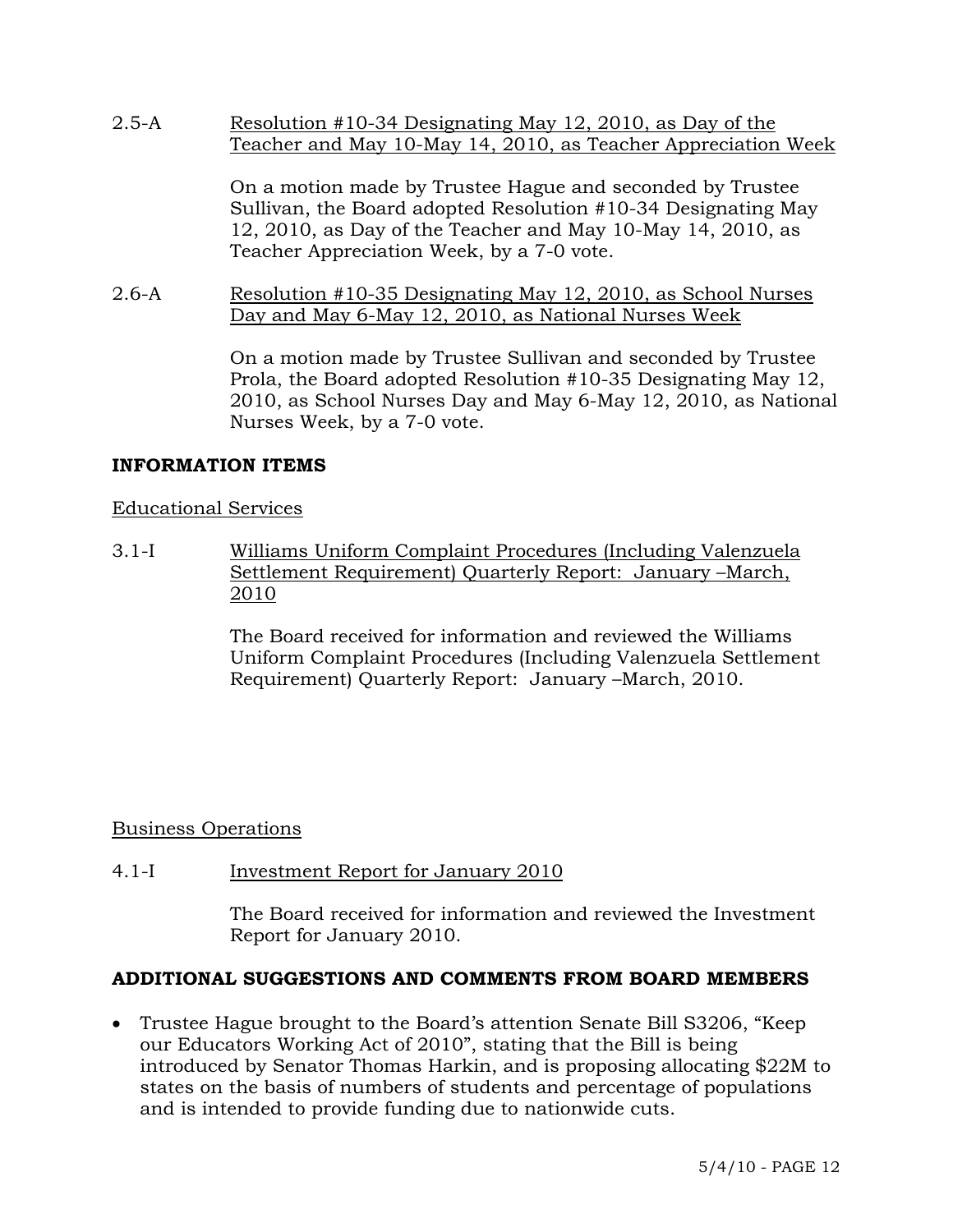Trustee Hague commented that the San Leandro High School Boosters will be at Drakes this Friday beginning at 4:00 p.m.

 Trustee Hague congratulated the Employees and Volunteers of the Year and reminded the members that, as the elementary open houses approach, to coordinate which schools the members will be attending.

 Trustee Hague suggested that, when districts begin developing their school calendars, it might helpful if a representative from the four-member school districts (Castro Valley, Hayward, San Lorenzo, and Leandro) of the Eden Area Regional Occupational Program (ROP) meet and discuss coordinating school breaks during the school year.

- Trustee Almonte reported receipt of a letter from the East Bay Municipal Utility District (EBMUD), dated April 29, 2010, offering to attend a Board meeting and present information regarding California water issues, and EMUD water supplies. Trustee Almonte suggested that if the Board agreed, he would forward the information to the Interim Superintendent.
- Trustee Sullivan thanked Director of Special Services Katherine Piccus and District staff for coordinating the Special Services parent meeting, which provided an opportunity for approximately 45 parents of special needs students to meet, network and sort through challenges they face.

 Trustee Sullivan reiterated here request that the Board receive an update from the administrators and parents of Partnership for Academically Successful Students (PASS) and Parents Equity Program (PEP) Teams on the work that is being done through our parent partnerships. Interim Assistant Superintendent Debbie Wong noted that the Board could expect a presentation at the May 18 Board meeting. Trustee Sullivan commented that a Facebook page has been created for Charles Kuruc, where you can read the heartwarming comments shared by his students and colleagues.

 Trustee Mack-Rose asked for an update on *Agenda On-Line*. Interim Superintendent Cathey explained that she hoped to begin the process at the end of the school year (late June/early July) and then make the transition at the beginning of the school year in the fall.

 Trustee Mack-Rose would like the Board to develop a Resolution in support of legislation shifting the kindergarten cutoff date from December 2 to September 1.

 Trustee Mack-Rose thanked the Interim Superintendent, Cabinet and the Board President and Vice-President for developing a meeting agenda tonight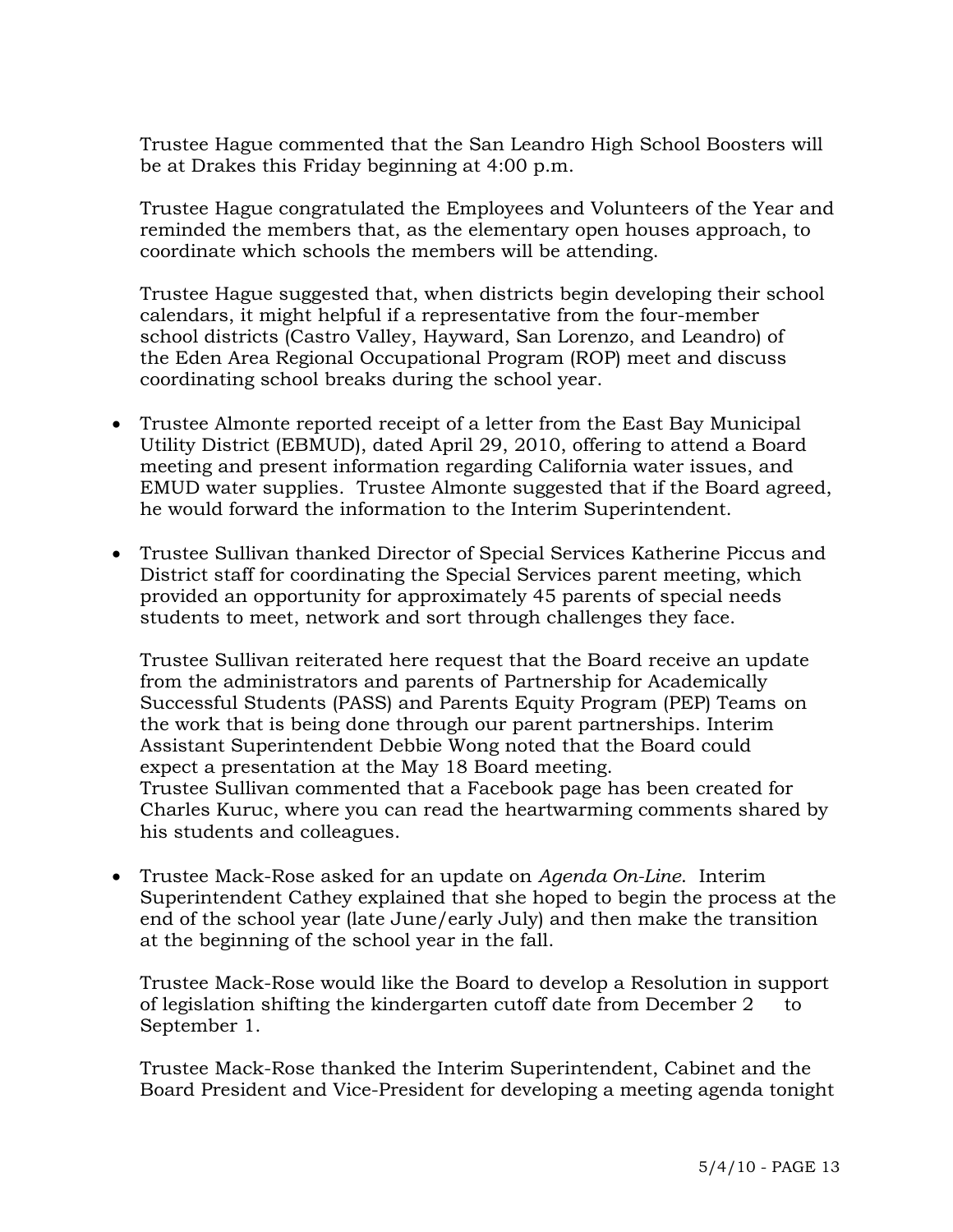that enabled the Board to move thoroughly through the material in a timely manner.

 Trustee Cutter concurred with Trustee Hague that a schedule for the elementary open houses would be helpful to ensure Board coverage at all the sites.

 Trustee Cutter reminded everyone to "Eat Out for Education" tomorrow for the San Leandro Education Foundation (SLED). Trustee Cutter also encouraged the Board to consider hosting a fundraiser "house party" event, whereby they invite their circle of friends to come together and learn about SLED. Trustee Cutter said that she was hosting one on May 23 from 2-4 p.m. and invited anyone interested in attending.

 Trustee Cutter commented on the importance of the Ad Hoc Committee to to involve the City should the District decide to move forward with a bond in November 2010.

 Trustee Cutter requested a calendar of upcoming senior activities and graduation schedules.

 Trustee Cutter offered accolades to school advisor Linda Thurston and the student production staff of San Leandro High School newspaper, *The Cargo"*  for the wonderful tribute to Charles Kuruc included in its recent issue, adding that the information, pictures, comments and remembrances gave her a sense of how highly respected he was and that he will be sorely missed.

 Trustee Prola attended the "Taste of San Leandro", where people can enjoy an extraordinary evening of wine tasting and food from local restaurants.

 Trustee Prola also attended the San Leandro Sports Foundation meeting stating that following the meeting, a concern was raised by the high school assistant wrestling coach regarding the sharing of the wrestling mats and the potential for health issues. The coach would like to see the mats stored somewhere for exclusive use by our high school students. Trustee Prola asked for consensus to have staff consider returning one of the portables that was taken to the maintenance yard to the high school and using it to store the mats. Assistant Superintendent Song Chin-Bendib, however, explained that it would be extremely costly (approximately \$110,000) to move the portable, which is currently non-functional, back to the high school and bring it up to DSA standards. While consensus was not received for Trustee Prola's request, the Board did agree to have staff look into this issue. It was the consensus of the Board to have Interim Superintendent Cindy Cathey to look into this issue.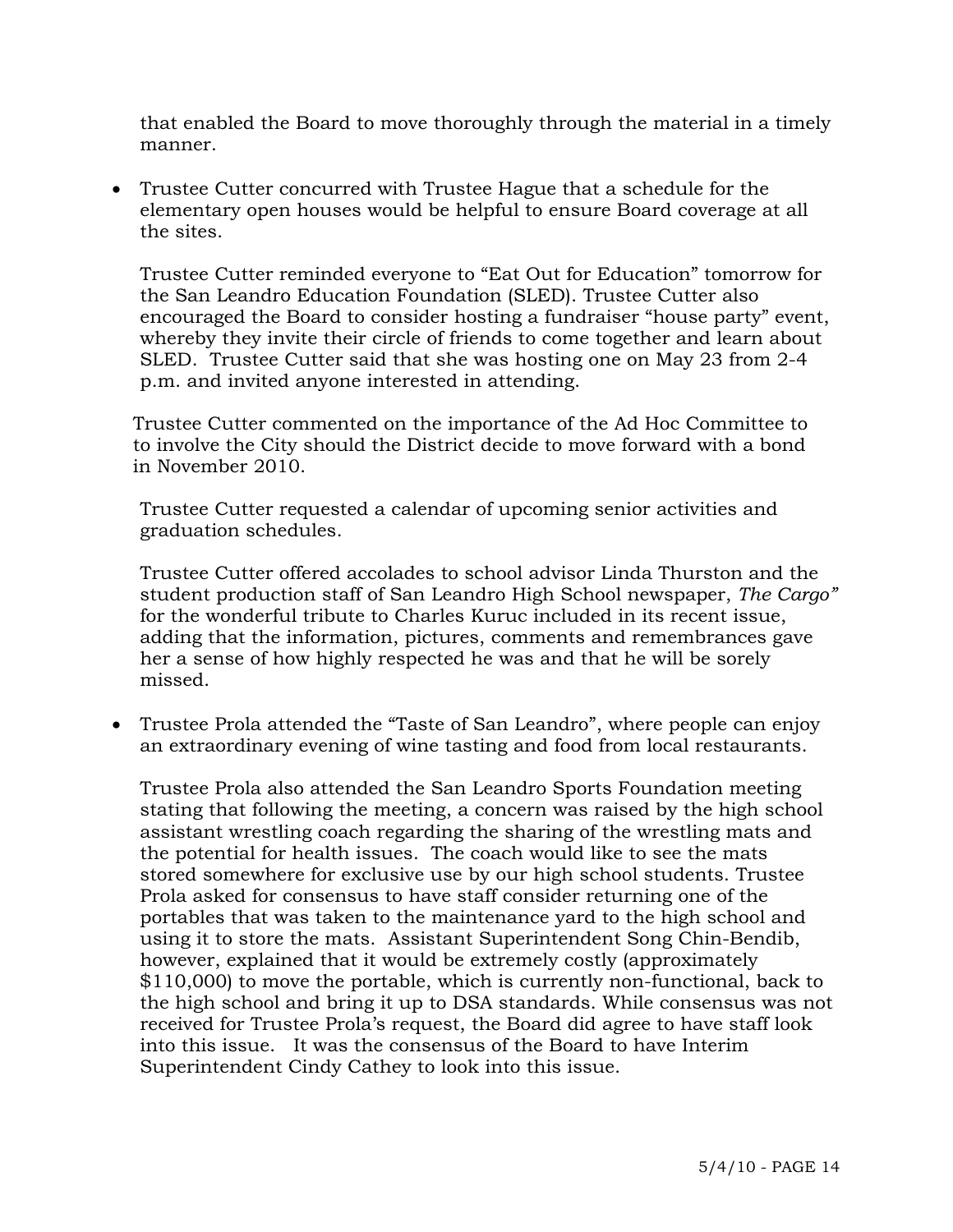Trustee Prola reported that "Building Future with Women and Children" will be hosting their annual fundraiser this coming Thursday, May 6.

 Trustee Prola mentioned that at this juncture, the City may not be funding the traffic guard program for the next fiscal year. Trustee Prola suggested that the Board begin considering alternatives to insure the safety of our students.

 Trustee Prola reminded the members to check the website to learn more about the candidates who are running for Superintendent of Public Education.

 Trustee Prola reminded the Board of a request made by Trustee Mack-Rose and her to have student pictures projected on a screen before each Board meeting. In addition, Trustee Prola would like to have an educational or inspirational quote placed at the top of each Board agenda as a way of keeping us focused on the importance of what we are doing.

 Trustee Katz-Lacabe reiterated upcoming events, "Eat Out For Education" is tomorrow night and the San Leandro High School Boosters will be at Drakes.

## **ANNOUNCEMENT**

### **Future Board of Education Meetings**

Regular Meeting – May 18, 2010 **Regular Meeting – Wednesday, June 2, 2010**  Regular Meeting – June 15, 2009 Special Meeting – June 29, 2009